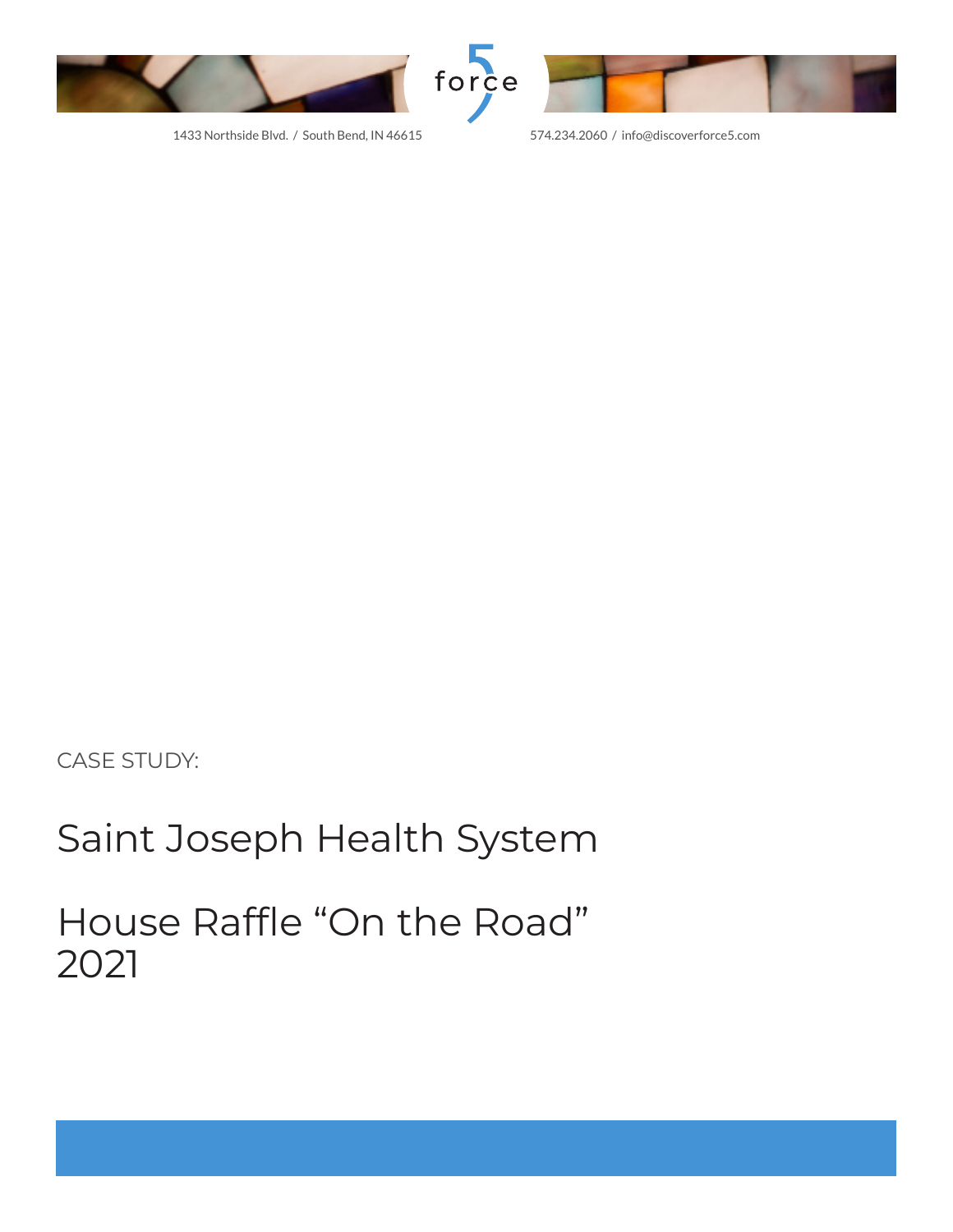



Challenge

The Foundation of Saint Joseph Health System reached out to Force 5 to develop a media plan centered around the promotion of their yearly House Raffle, supporting the SJHS NICU. The raffle in 2021 was different, instead of raffling off a home, a Thor RV was the new prize (along with other cash prizes). After understanding the goals, budget, and timeline, Force 5 set out to develop a strategy to promote the 2021 House Raffle On the Road.



### **Objective**

Before contacting media partners and developing a strategy, Force 5 did research to identify the ideal target audience for this campaign. Why is this important? The House Raffle requires a higher donation fee than a traditional raffle. Because of this higher fee, we determined our target audience was M/F age 35+, were educated with a Bachelor's Degree or greater, and had a household income level of \$100,000+. With this information, we were able to approach the next step in developing a strategy.



# Strategy:

We selected radio, print, OOH, and digital avenues to deliver the message providing the best reach, frequency, and alignment within the budget constraints. These mediums also reached target audiences, taking advantage of market buying power and leverage existing SJHS marketing efforts.

Force 5 did research to determine which radio stations best fit the campaign target audience and allocate appropriate budgeting based on negotiated cost per spot, bonus spots received, and station programming/ listenership.

We determined the most cost-effective and highly targeted digital channels were Facebook and Google Display Network. By using these channels, Force 5 would control campaign pacing, targeting, creative, and obtain valuable campaign performance data and website traffic.

Placement of traditional advertising, print (newspaper) and OOH, was scheduled. Starting in mid-February newspaper placement would appear every other week on Sunday, and in March two Sundays back-to-back leading into the week of pre-sales. OOH started to run continuously in Mid-February.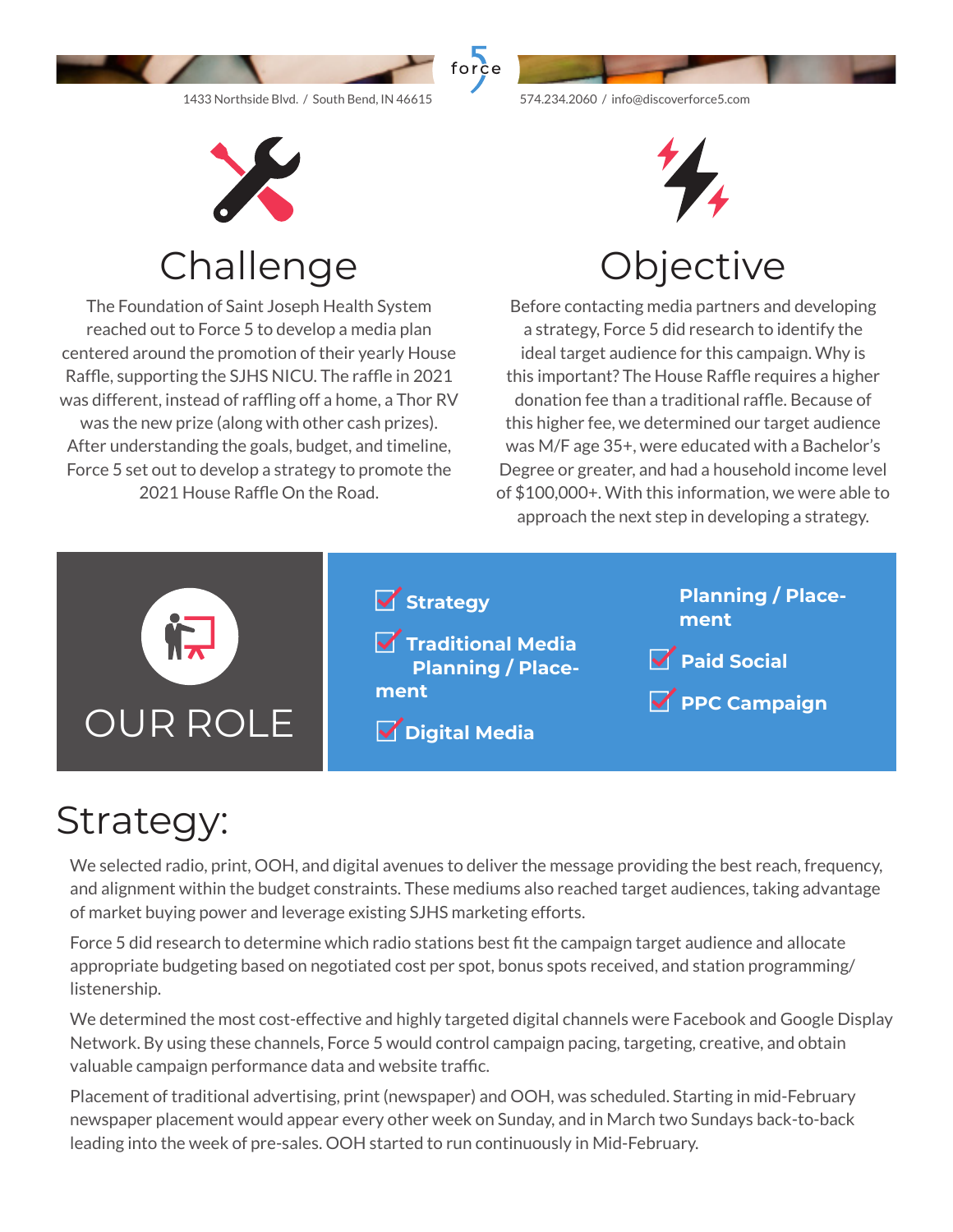



## Results:

Just after the beginning of March, online inquiries began to trickle in. Inquiries averaged 35/40 a day up to the week before pre-sale. Volume was so high the online form was taken down and efforts focused on in-person ticket sales.

The Tuesday pre-sales opened the Foundation sold 2,000 tickets by 11 am. By the end of the day, 47% of total tickets available had been sold, with 3 more days left in sales. By the end of the pre-sale, the Foundation had only 827 tickets remaining – 82% of total available tickets were sold within the first week. Although the Foundation traditionally had very robust ticket sales. Force 5 helped them optimize their efforts.

Some key results and analytic data that helped make this campaign successful are the following:

#### **Market Buying Power:**

• Force 5 was able to leverage our buying power - accessing anywhere between 25% to 61% of additional media coverage in the market, varying by channel, for the same budget.

#### **Campaign control:**

- Defining and targeting an exact audience drove relevant traffic to the landing page. Optimizations were made during the campaign: We achieved a Facebook reach of 27,000+ with a solid frequency of 4.26, ages 45-54 was the highest reached demographic.
- Similarly, Google drove 644,000+ ad impressions while 222,000 impressions coming from individuals aged 65+ and individuals who fell into the Top 10% of HHI had 313,000+ impressions.

#### **Media Interest:**

• Along with paid media efforts, The Foundation made sure to have the RV on display at the ticket location. During pre-sale week, the media outlets did news stories on the Raffle Event providing additional visibility.